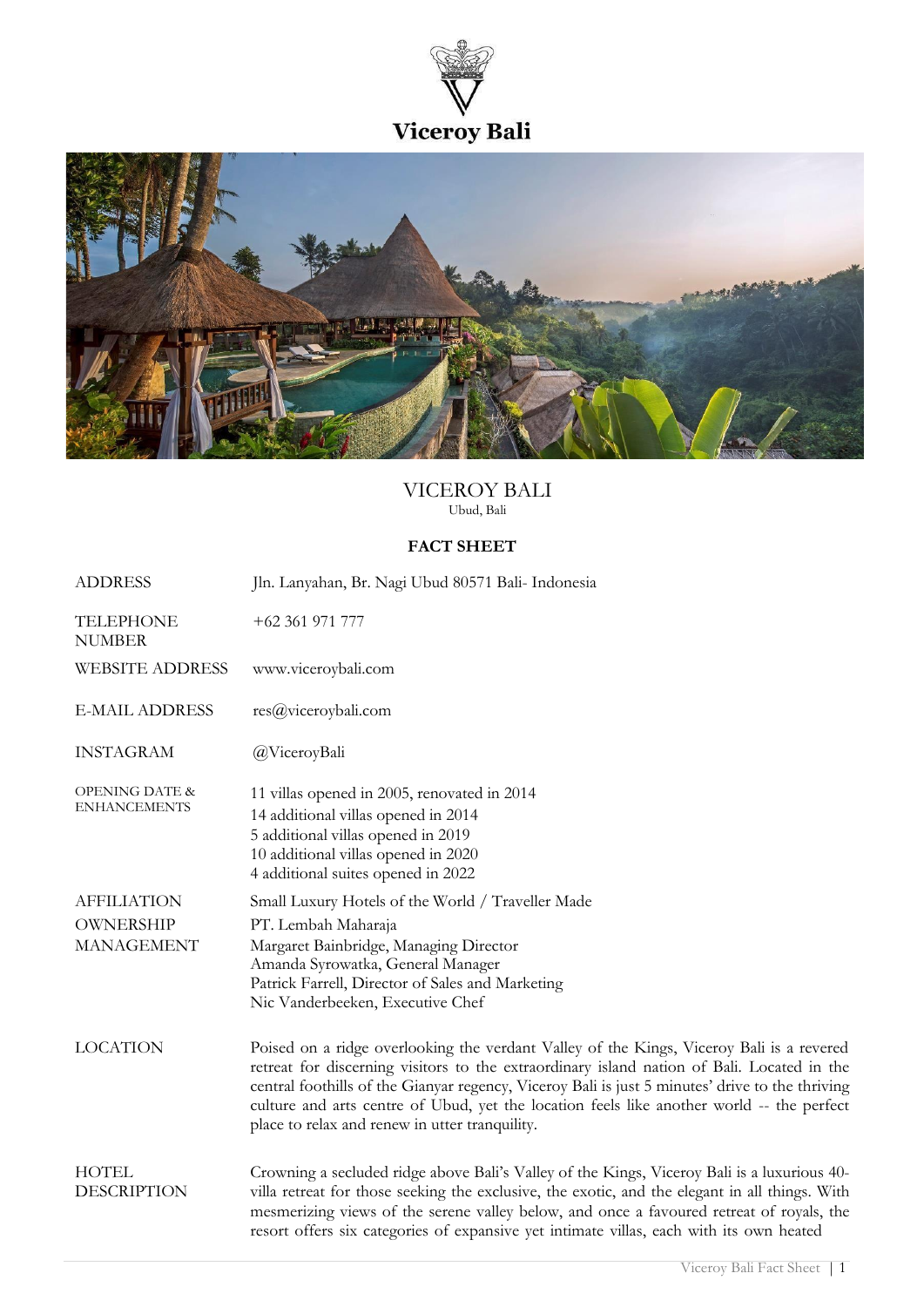pool; attentive discreet service; bespoke facilities, including an award winning restaurant, spa, cardio and resistant training gym, onsite helipad and convenient accessto the many wonders of the region. Above all Viceroy Bali provides the sophisticated traveller with the rarest of rewards while providing the ultimate in sensual privacy savoured in an authentic Balinese setting

- ARCHITECTURE AND DESIGN The architecture of Viceroy Bali incorporates the finest aesthetic traditions of the country of Bali and the resort's stunning natural surroundings while providing a contemporary, luxurious, and comfortable setting for its guests. Alangs-alangs (thatchedroofs), romantic balés (Balinese gazebos or daybeds), an infinity pool and swim-up bar,and open air construction create beautiful and soothing environments for relaxing, dining, lounging, and practicing the art of yoga, while each villa has its own heated pooland covered outdoor area, balé, expansive interior, and state of the art technology. Lighting is gentle and flattering, allowing the astonishing natural beauty of the surrounding tropical gardens to create a mesmerizing indoor- outdoor living experience.
- ARCHITECT Ketut Mahardika, with design concept by Margaret Bainbridge
- INTERIOR DESIGN Each villa combines Balinese design influences with clean, contemporary lines, resulting in a superbly relaxing private retreat. Indigenous art graces the resort throughout, fromthe villas to the stunning two-story, split level lobby, with its three-meter-wide hand- carved mural depicting traditional Balinese dancers.
- GUEST AGE REQUIREMENT There is no minimum age requirement at Viceroy Bali, however parents of youngchildren are required to sign an indemnity upon check-in, in case of accidents.

ACCOMMODATIONS Viceroy Bali has <sup>40</sup> pool villas in six categories of accommodation.

#### **Junior Suite**

Added in 2022, the four Junior Suites are the entry level accommodation at Viceroy Bali with an impressive size of approx. 70sqm. Offering generous, elegant interiors, the suites contain large windows flooding the rooms with natural daylight. Each suite features a separate bedroom and living area.

## **Pool Suite**

Renovated in 2014, there are four one-bedroom Pool Suites of 150m2 (1,615ft2). This ample space is comprised of a spacious bedroom and sitting room with a relaxing living space; an open-plan bathroom that integrates with the heated plunge pool, terrace andday bed.

## **Terrace Villa**

Renovated in 2014, there are four one-bedroom Terrace Villas of 150m2 (1,615ft2). The distinguishing features of this villa include the traditional grass thatched high roof, an outdoor terrace, heated private pool and a Balinese bungalow (bale) perched overlooking the jungle.

## **Deluxe Terrace Villa**

Built in 2014, there are fourteen one-bedroom Deluxe Terrace Villas of 150m2 (1,615ft2). With more modern design and features that still stay true to traditional Balinese style, the Deluxe Terrace Villa has a similar outdoor area to that of the TerraceVilla with an outdoor terrace, heated private pool and a Balinese bungalow (bale) perched overlooking the jungle. Two Deluxe Terrace Villas can be inter- connected to form a large two- bedroom villa.

Note: Two Deluxe Terrace Villas are designed with wheelchair access.In 2020, there are ten additional of new Deluxe Terrace Villas.

The two one-bedroom **Garden Pool Villa** and **Elephant villa** provide a very generous 2583 square feet of space comprised of an expansive yet intimate bedroom and lounge and dining area, a large open bathroom; the outdoor living area incorporates a spacious swimming pool and a garden overlooking the Petanu River valley.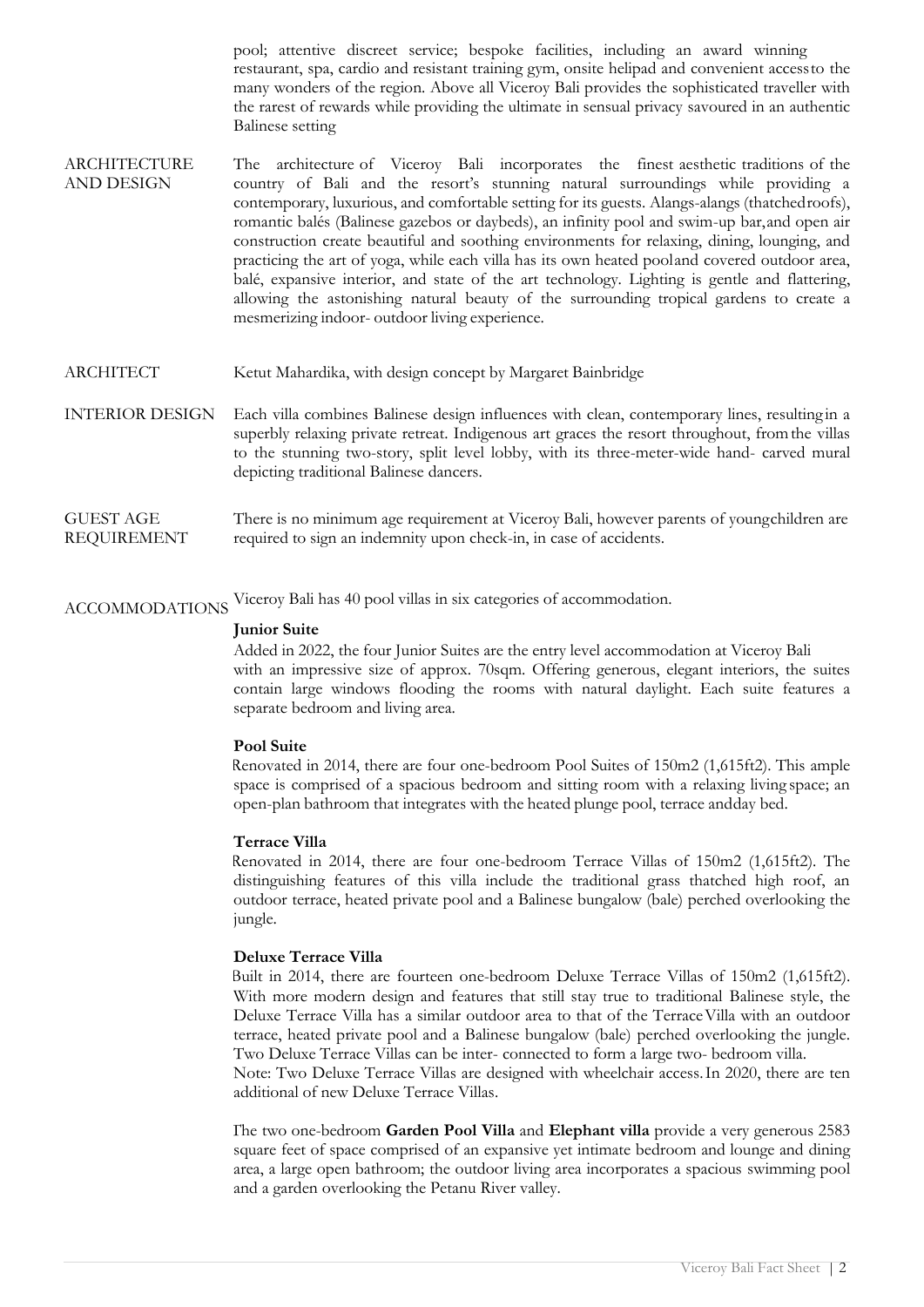#### **TWO BEDROOMS Vice Regal Villa**

The newest villa in the Viceroy collection, the Vice Regal villas are one or two bedroomsat 280 or 320sqm respectively; and boast an expansive master bedroom plus living areathat steps out to a deck with stunning jungle views. Upstairs is a smaller, mezzanine bedroom that can be configured with twin or king beds making it ideal for families. The large outdoor heated pool is partially shaded and overlooks the lush vistas, providing the perfect spot to perch all day.

## **Viceroy Villa**

The two-bedroom Viceroy Villa, often referred to as the Presidential Villa, provides 400m2 (4,306ft2) of expansive luxury. Both stunningly appointed bedrooms can be configured to be main bedrooms, with high grass-thatched ceilings and commodious marble bathrooms. A central open-air living room leads out to the 15-metre heated swimming pool, balé, and grass garden; all of which have the ultimate view of the jungleravine and immersion into nature.

|  | VILLAS FEATURE Wireless internet connection                      |
|--|------------------------------------------------------------------|
|  | 42" to 47" flat screen television                                |
|  | Full-service satellite television                                |
|  | DVD player                                                       |
|  | iPod/iPhone docking station                                      |
|  | Espresso coffee machine with free Illy coffee                    |
|  | In-wall safes                                                    |
|  | 24-hour room service                                             |
|  | Evening turn-down service                                        |
|  | Other amenities such as natural island-produced soap and shampoo |

DINING RESTAURANTSAND LOUNGES

### **Cascades Restaurant & Bar**

Cascades acts as a window to the luscious 'Valley of the Kings', providing all-day gourmetdining and a place to spend a lazy, enjoyable afternoon relaxing and enticing the palate. The highlight of our Cascades menu is the Royal Balinese Rijstaffell tasting dish. It allows you to sample the finest of Indonesian cuisine over ten-courses of succulent dishes prepared using traditional Indonesian methods.

## **Apéritif Restaurant & Bar**

Apéritif is Bali's most unique fine dining destination opened in October 2018. Combining the highest quality ingredients from their own greenhouse, the islandof Bali and the world; Apéritif presents the best of contemporary global cuisine touchingon the archipelago's diverse culinary heritage and ingredients. Settle in for an all- encompassing dining journey, where Executive Chef Nic Vanderbeeken and his team have created an eclectic blend of global cuisine that takes pride in its sense of place

LEMBAH SPA AND FITNESS FACILITIES Lembah Spa offers soothing views of the Petanu River valley to complement thetherapeutic body treatments offered at this fastidiously managed day spa. The expansive spa features three couples treatment rooms, two single treatment rooms, a hair salon and nail salon. All body treatments were developed by a certified Swiss therapist to combine Western knowledge with traditional Balinese wellness techniques.Oxygen facials and LED light therapy treatments are also available. The common theme: Lembah Spa emphasizes health and meditation together with relaxation and beauty.

The air-conditioned gymnasium features the latest equipment for both cardiovascular and resistance training. A state-of-the-art squash court adjoins the gymnasium. Guests can exercise while being updated on the latest world developments via a flat screen television with satellite channels. Complimentary chilled drinks and towels provide added refreshment. The gymnasium is available exclusively to house guests.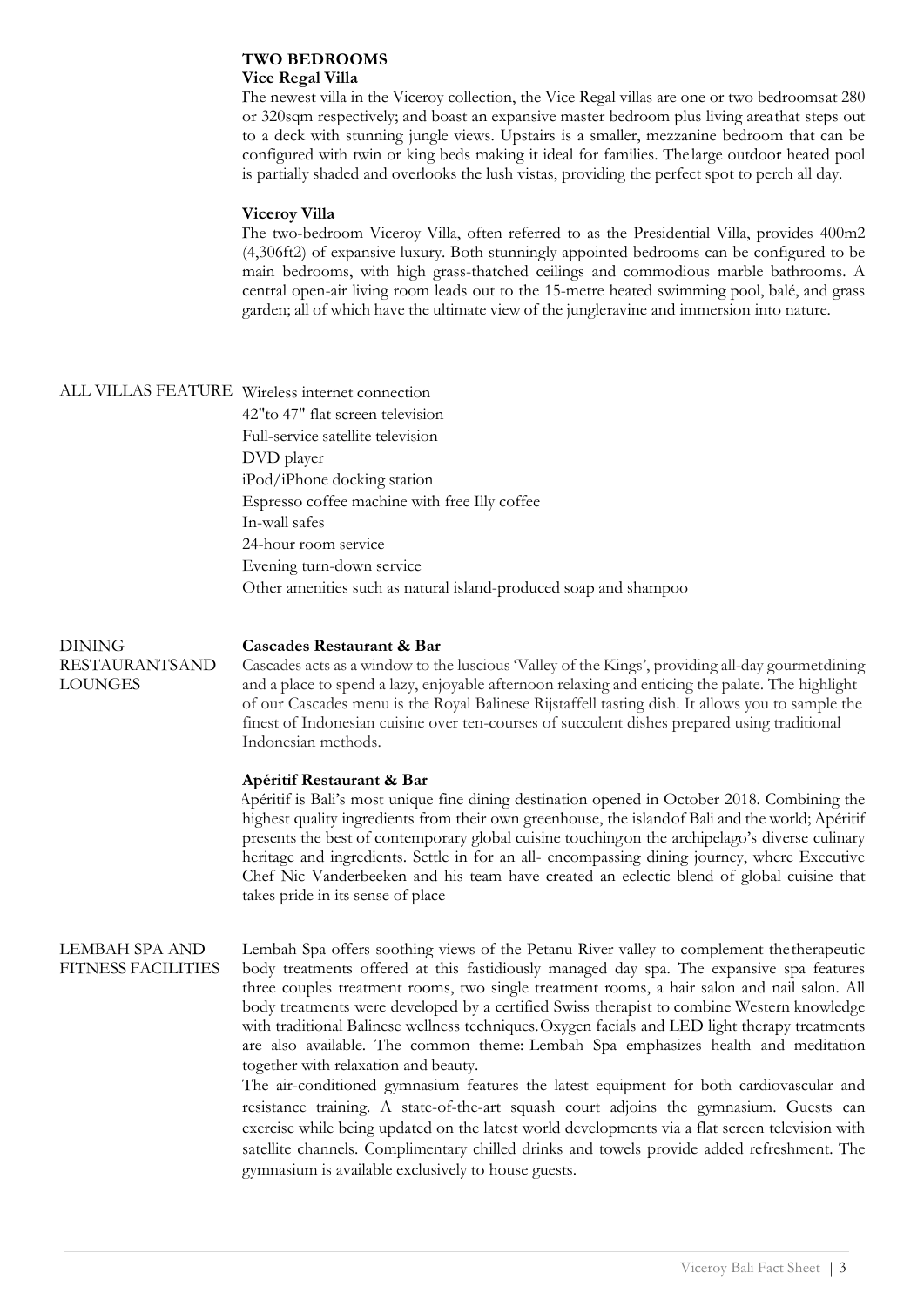GUEST ACTIVITIES *Traditional Dance Show:* Watch a celebrated traditional Balinese dance troop whilst enjoying dinner or drinks at our award-winning Cascades Restaurant. One-hour performances are scheduled during dinner time once a week. *Yoga:* Yoga classes are available upon guest request. *Swimming:* In addition to the villa heated pool, there is a spacious 32-meter infinity pool in the resort's public area. *Dancing*: The dedicated guest service manager will be pleased to arrange for traditional Balinese dancing lessons. *Cooking:* The guest service manager will arrange for group classes highlighting the traditional cuisine of Bali. *Helicopter Tours:* The convenient on-site helipad is the launching point for a variety of tours of the many wonders of Bali, including coastlines, volcanoes, monkey forests, andnature parks. *Ubud:* The resort provides a free shuttle to nearby Ubud for shopping, cultural experiences, and eco-tour tours, which abound within close proximity to the hotel. *Temple and Paddy Tours:* Half day or full day tours of temples and tiered rice paddies via hotel car can we arranged. *Shopping:* In addition to the convenient and thoughtfully stocked boutique on premises,guests may take the complimentary Viceroy Bali shuttle into Ubud for one of the best shopping experiences in all of Bali, with artisanal wares such as paintings, sculptures, woodcarving art, and handcrafts available in abundance. *Bali adventures:* A wide range of activities and tours reflecting the geographic diversity of Bali can be arranged by the guest services manager, from bicycling through local villages, to trekking through rice paddies, to white water rafting, to volcano hikes, to an elephant ride safari (particularly good for children). GUEST SERVICES • 24-hour room service • Free Wi-Fi broadband internet access throughout the resort property Free shuttleservice to and from the Ubud central area Full evening turndown service • Overnight complimentary shoeshine Borrowing library with books and DVDs Twicedaily maid service Express laundry service Baby-sitting service on request Limousine service with chauffeur on request Day spa • Boutique 24-hour concierge Secure parking • Heliport capable of landing long range helicopters MEETINGS AND WEDDINGS The serene and luxurious setting of Apéritif Restaurant & Bar is a wedding venue par excellence for brides and grooms favouring any style of nuptials. While intimate and relaxed in style, the resort offers facilities, accommodation, and service fit for royalty, including a dedicated Guest Service Manager who is available to coordinate every detail of the wedding celebration. Classic western-style weddings are well-hosted, but for those seeking an extraordinarily romantic ceremony and reception, a Balinese theme can be arranged. The resort's website provides additional information. The air-conditioned conference room can seat up to 25 persons for a theatre-style conference or can be prepared as a formal board room for meetings of up to 14 persons.The facility is fully equipped with state-of- the art audio and visual aids, including videoprojection connected to a

YOGA Private yoga classes can be booked at guests' convenience.

access, and a speaker conferencing telephone. Office supplies and basic refreshments

fully wired computer system, wireless and cable internet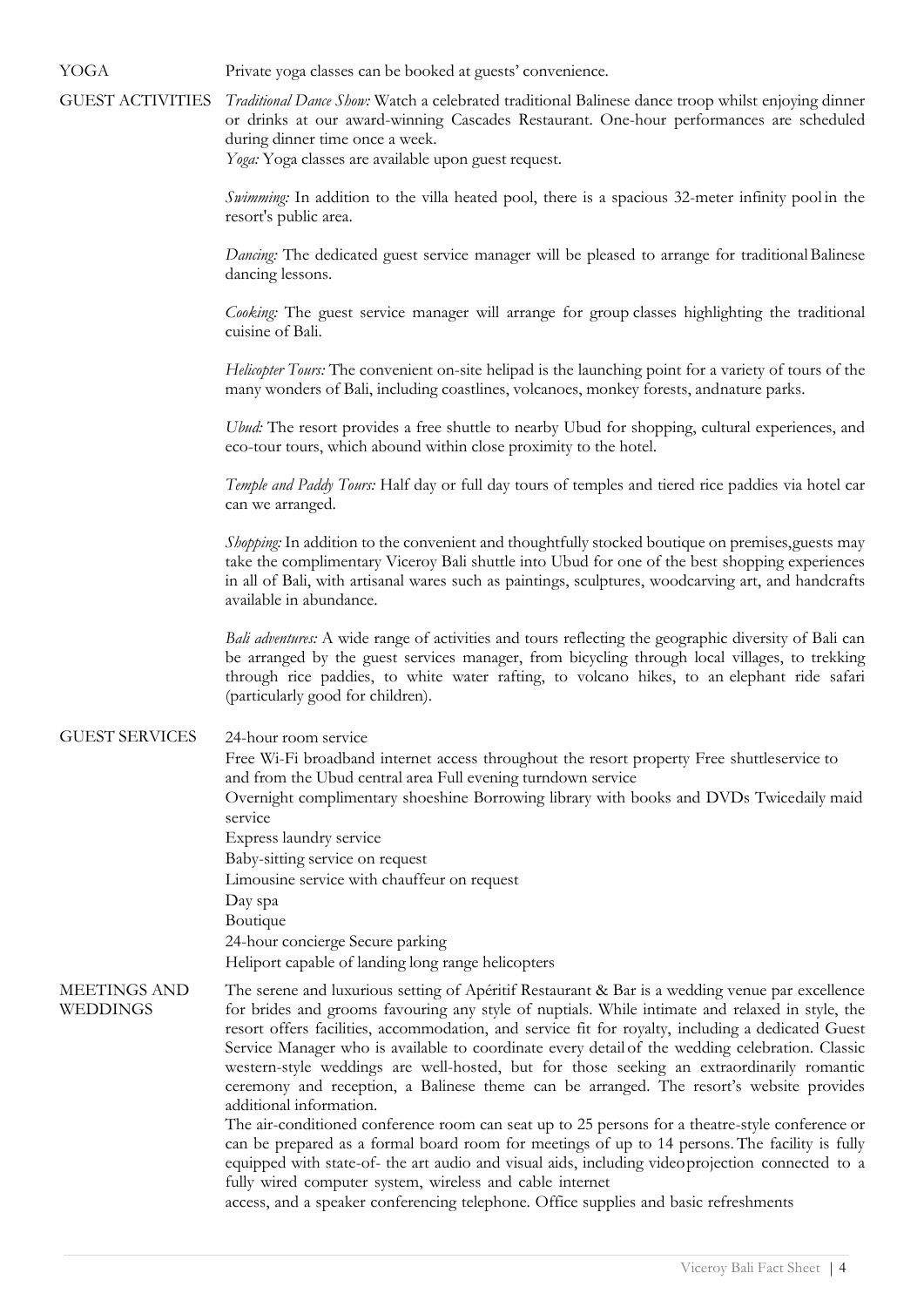are included with bookings. The conference room can also be converted into a minitheatre with projector screening for videos or movies.

# UNIQUE FEATURES• **Onsite helipad**

• Accommodations are all heated-pool villas Infinity main pool with swim up bar • Open air restaurant overlooking a spectacular jungle. Air-conditioned fine dining restaurant overlooking the rice fields and valley with degustation-only menu. • Fine-dining restaurant Apéritif, fully air-conditioned

DESTINATION The nearby "village" of Ubud, previously the sea of feudal lords, is a thriving cultural mecca offering an excellent introduction to Balinese culture, with an emphasis on the arts, yoga, and nature. Museums, crafts, dance performances, and shopping at the Pasar Seni (art market) are big draws for Viceroy Bali guests, as are the Puri Saren Agung palace, the Puri Saraswati (water palace), the Ubud Monkey Forest, the Moon of Pejeng, and the Goa Gajah (Elephant Cave) temple. Activities in surrounding areas include cycling in the countryside, trekking a rice paddy, visiting a

white heron rookery or the Bali Bird Park with its hundreds species of birds, thousands tropical plants, and butterflies, trekking the Elephant Safari Park, exploring atraditional coffee plantation, touring the Bali Marine and Safari Park, white water rafting, world class reef diving, beach horseback riding, Batur Mountain cycling, sunrise hiking at Batur volcano, Harley Davidson touring, and golfing in the mountains.

AIRPORT TRANSPORTHelicopter transport is available on arrival and departure. Limousine transport from/toBali Ngurah Rai International Airport.

| <b>ROOM RATES</b>                     | Pool Suite US \$ 850 Terrace Villa US \$1080                                                                                        |
|---------------------------------------|-------------------------------------------------------------------------------------------------------------------------------------|
|                                       | Deluxe Terrace Villa US \$1,250                                                                                                     |
|                                       | Garden Villa US \$ 1,410                                                                                                            |
|                                       | Elephant Villa US \$1,410                                                                                                           |
|                                       | Vice Regal Villa US \$1,636                                                                                                         |
|                                       | Two Bedrooms Vice Regal Villa US \$1,910                                                                                            |
|                                       | Viceroy Villa US \$2,500                                                                                                            |
|                                       | * Prices are subject to change                                                                                                      |
| <b>AWARDS AND</b><br><b>ACCOLADES</b> | TripAdvisor Travellers' Choice Awards 2022                                                                                          |
|                                       | Top 10 Hotels in Asia                                                                                                               |
|                                       | World Luxury Hotel Awards 2021                                                                                                      |
|                                       | Best Luxury Resort in Asia                                                                                                          |
|                                       | Traveller Made Grand Hotel Champions 2021                                                                                           |
|                                       | 1st Grand Hotel Champion                                                                                                            |
|                                       | Hotels.com 2021                                                                                                                     |
|                                       | Loved by Guests "Most Wanted" award for 2021                                                                                        |
|                                       | Forbes Travel Guide 2021                                                                                                            |
|                                       | Recommended award                                                                                                                   |
|                                       | TripAdvisor Traveller's Choice Awards 2020                                                                                          |
|                                       | Best of the Best                                                                                                                    |
|                                       | Small Luxury Hotels of the World Awards 2020 Travel Agent Hotel of the Year Highly                                                  |
|                                       | CommendedNow! Bali Awards 2019                                                                                                      |
|                                       | The Most Decadent Dining Experience- Bali (Apéritif Restaurant & Bar) Exquisite Awards 2019                                         |
|                                       | Best Fine Dining Restaurant- Bali (Apéritif Restaurant & Bar) World Luxury Restaurant Awards<br>2019                                |
|                                       | Best Food Style Presentation, Eclectic/International Cuisine and Best Cocktail Menucategories<br>- Asia (Apéritif Restaurant & Bar) |
|                                       | World Best Places Star (WBP Star) 2019                                                                                              |